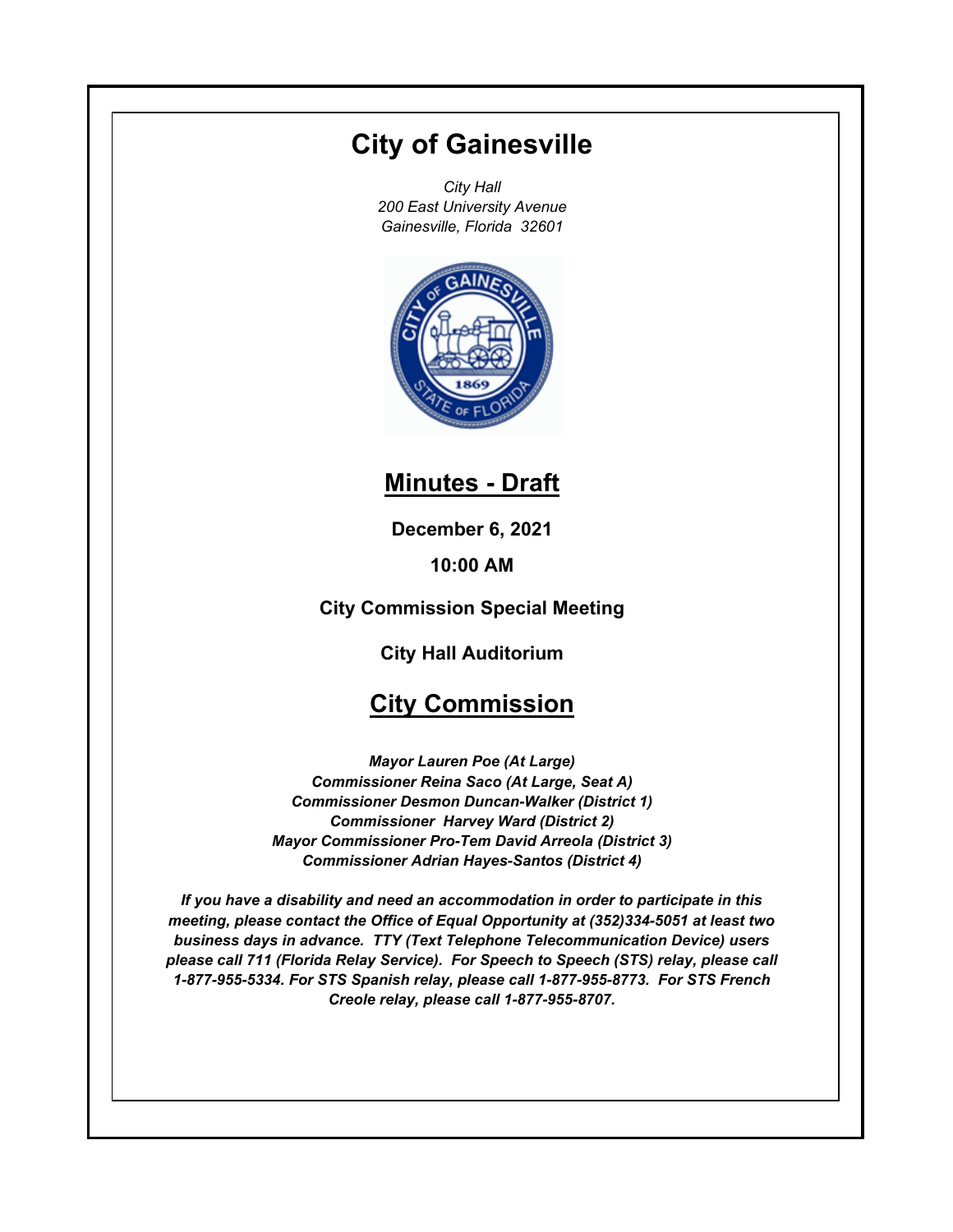#### **CALL TO ORDER -10:01 AM**

#### **AGENDA STATEMENT**

#### **ROLL CALL**

Present 6 - Commissioner Hayes-Santos, Mayor Poe, Commissioner Saco, Commissioner Ward, Commissioner Duncan-Walker, and Mayor-Commissioner Pro Tem Arreola

#### **ADOPTION OF THE AGENDA**

**A motion was made by Commissioner Ward, seconded by Commissioner Hayes-Santos, that this Matter be Adopted. The motion carried by the following vote:**

**Aye:** Commissioner Hayes-Santos, Mayor Poe, Commissioner Saco, Commissioner Ward, Commissioner Duncan-Walker, and Mayor-Commissioner Pro Tem Arreola Aye: 6 -

#### **BUSINESS DISCUSSION ITEMS**

#### [201087.](http://gainesville.legistar.com/gateway.aspx?m=l&id=/matter.aspx?key=32630) **American Rescue Plan Act (B)**

*Motion by Commissioner Ward, seconded by Mayor-Commissioner Pro Tem Arreola. Approve with staff recommendations with two changes: 1) Pg. 11 with changes. "Respondents" submittals should include: A. Strike City of Gainesville, add Alachua Count. B. Under "Respondent's minimum qualifications" - strike Board members are required to be residents of Alachua County. 2) Draft criteria comes back on January 6, 2022 for vetting/distributing funds.* 

*Zeriah Folston, Interim Director of Diversity, Equity and Inclusion, Cynthia Curry, Interim City Manager, Dan Nee, Interim City Attorney and Deborah Bowie, Assistant City Manager spoke to the item.*

*Public Comment: Mike Perkins, Beverly Craig, Veronica Robleto, Nathan Skop and Jon DeCarmine.*

*There was a request for the City Manager to breakdown the applications in general categories at the January 6, 2022 meeting.*

*Motion by Commissioner Hayes-Santos, seconded by Commissioner Saco:*

#### *Direct staff to:*

*· Transfer ARPA process to the City Manager.*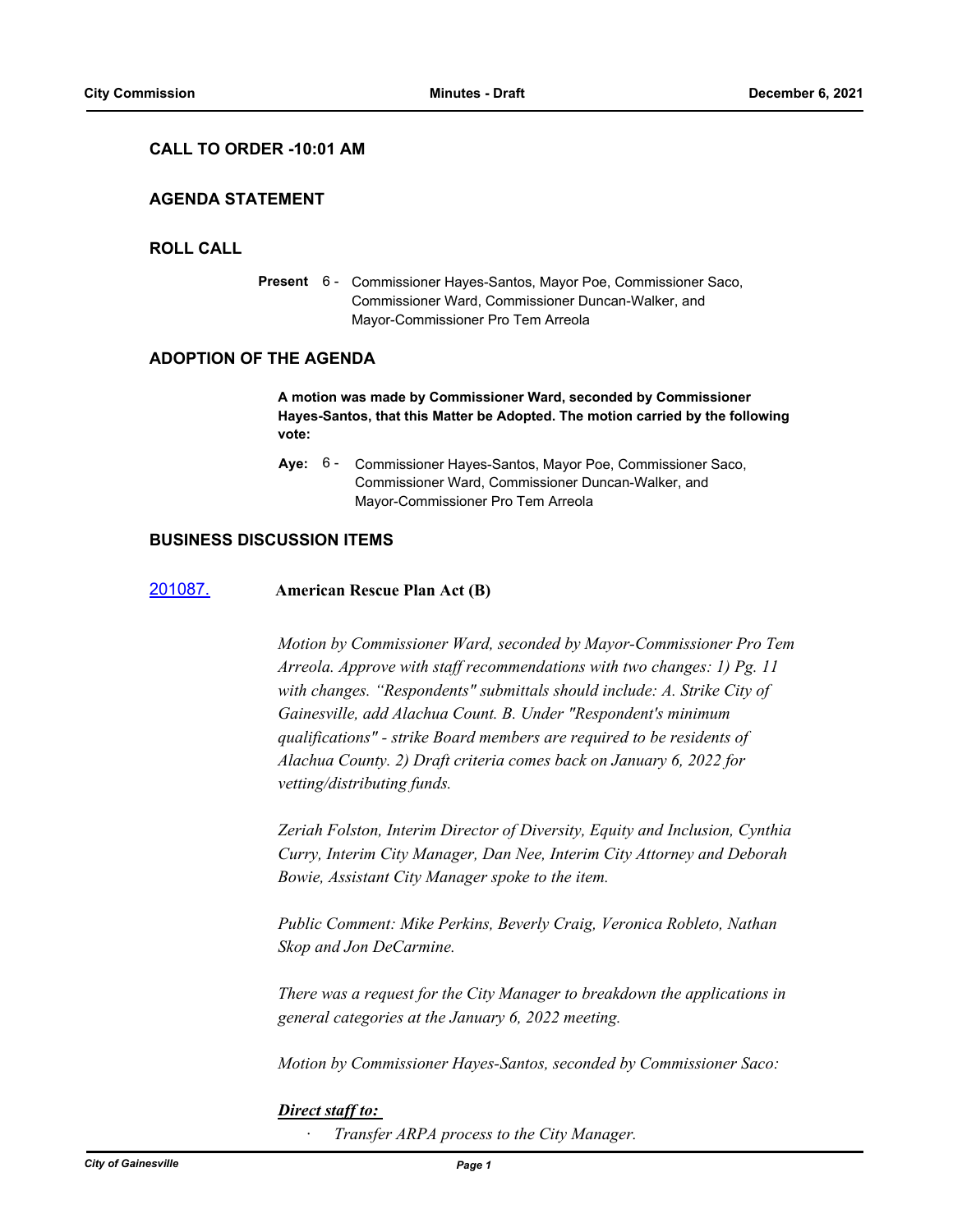- *· Authorize City Manager to hire a consultant to help with ARPA process.*
- *· City Manager to come back to GPC with a violence prevention plan with additional money needed.*
- *· Add an ARP update to GPC Administrative Meeting each quarter including discussion of the second round of funds (including updates on already allocated funds).*
- *· Approve revenue replacement, \$1,158,804. Motion approved 6-0.*
- *· Approve Eastside/UF Health Clinic \$2.25 million. Motion approved 5- 1. Commissioner Duncan-Walker in dissent.*
- *· Approve Homeless Outreach \$400,000. Motion approved 6-0.*
- *· Approve PPE \$300,000. Motion approved 6-0.*
- *· Have staff come back with plan for remaining dollars at a (GPC) meeting in late January/early February with plans for:* 
	- *o RTS transit funding (separate ARP funds received).*
	- *o Community Paramedicine Plan funding \$1 million.*
	- *o ARP Home Dollars plan (separate ARP funds received).*
	- *o Digital Access/Broadband \$9.6 million.*
	- *o Vision Zero Capital \$1.25 million.*
	- *o Eastside Mobility Hub \$2 million.*
	- *o Community Land Trust \$1 million.*
	- *o Violence Intervention (Youth Core/Arts Intervention) \$1 million.*
	- *o UF/Sparc 352 unfunded bring back proposal.*
	- *o Language Access/Inclusion bring back proposal 6,0 (balance of motion).*

*Andrea Agha spoke to RFI for Eastside Health Center.*

*Public Comment: Nathan Skop, Donald Shepherd, Fred Washington, Armando Grundy-Gomes, Veronica Robleto and Bryan Eastman.*

*Note: City Manager identified that the cost of the consultant and administrative costs for administering the non-profit distribution have not been included in these figures.*

*Deborah Bowie, Assistant City Manager spoke regarding language access.*

**RECOMMENDATION** *Provide direction to staff by identifying spending limits on each ARPA Expenditure Category, non-profit RFQ, ARPA General consultant, and rank projects by priority.*

#### **Approved, as shown above**